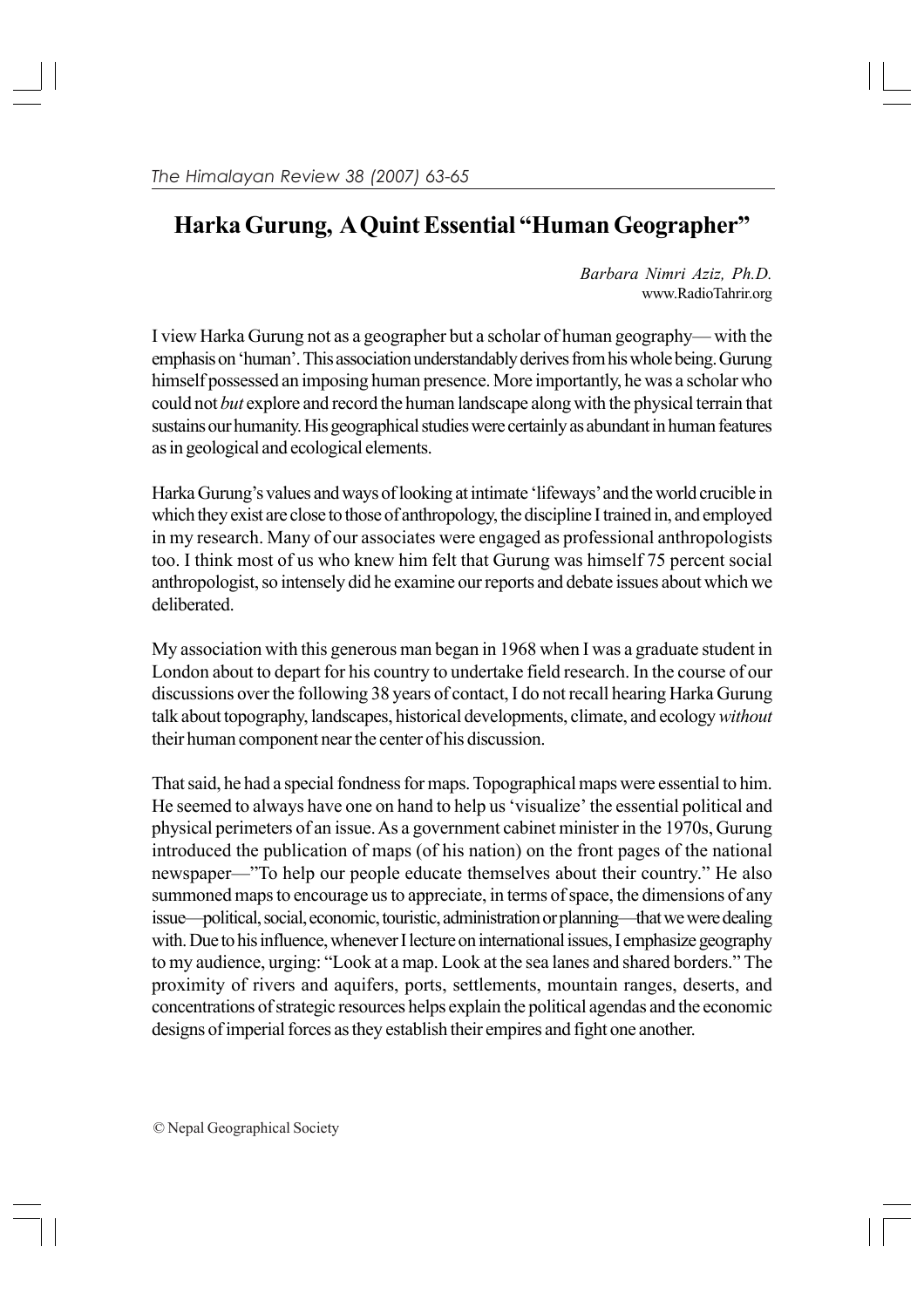Because of Harka Gurung's spatial sensibilities, his international perspective, and his intellectual capacity, he possessed an extraordinary grasp of human history in general and Nepal's history in particular. Some scholars are satisfied to peruse two-dimensional landscapes, utilizing gazetteers and photos along with traditional maps. Not this man. Gurung insisted on feeling, hearing and smelling the land itself— tramping the soil, ascending a ridge, gazing over a vista, speaking with its shepherds and tillers, its administrators and its lords, photographing its flora and fauna—inside the concepts he was dealing with. So, in Scotland or China, in Malaysia or his own Nepal, at every opportunity he moved over the surface of a place and into a habitation. And he read as much as he could—in fiction as well as non-fiction, memoirs and poems, journalistic as well as scholarly writings. He would eagerly read manuscripts in progress.

I personally think this peregrination stemmed from Gurung's need to be *inside* any landscape, and from his ultimate, deep-rooted quest to know Nepal in all its aspects. His studies were a totally integrated part of Gurung's personal and ideological quest. It may also have derived from this man's essential satisfaction and pleasure in the company of others— men and women he could interact with, learn from, strategize with, challenge, and provoke. He may not have announced it, but Gurung's work and interests were part of what I believe was for him, a spiritual adventure. Some might call it 'vision'.

Harka Gurung was, in my opinion and perhaps to others as well, "a Renaissance man"; he read far more widely than in his specialty and in history and linguistics than any person I have ever encountered; he was an accomplished painter and photographer; he wrote poetry and spent his earlier years with Nepal's leading bards; he was an athlete; he traveled widely and wrote beautifully in English as well as Nepali. He tapped the intellectual resources of the countries where he studied and worked— in Nepal and India, the UK and Pakistan, Indonesia, Malaysia, Japan and the U.S.A. among others.

Some may not think of him as a political man, but there was no doubt in my mind that Harka Gurung was highly motivated politically. (After all, politics and geography are inextricably intertwined.) This Nepali patriot may not have been identified with a party or a movement, or a single ideology. But his mind was certain to grasp and absorb the geopolitical implications of an issue. In my research about women rebels of the Arun Valley during the 1980s, Gurung's readings of my manuscript and other documents I brought to him demonstrated his keenness for evidence of political vitality in his country. He mulled over theories about the differences between eastern and western Nepal in terms of their respective peoples' experience in political resistance, of a proclivity for dissent in this over that locality. I watched him read the *hazurbani,* protest poems composed by the Kulung-born dissident Yogamaya, with profound admiration. Here again, art, geography and politics intersecting. About the anti-Rana movement of that extraordinary Nepali agitator, he observed: "A resistance often takes on the idiom of the oppressor:—religion to counter religious